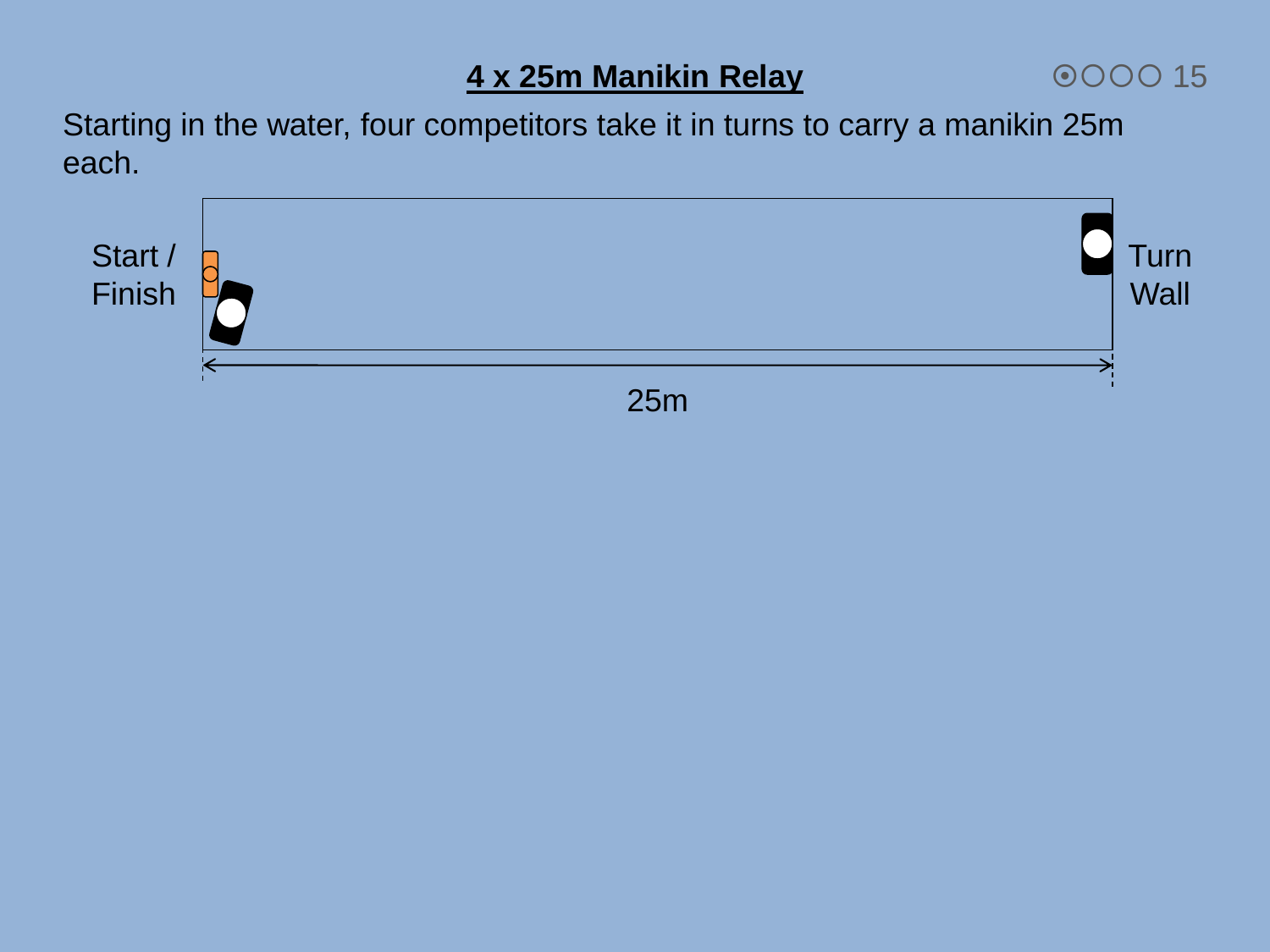#### **Overview**

The key to this event is to keep the manikin moving quickly at all times - as soon as you slow down the manikin will start to sink. Keep the manikin in line with your body to reduce drag and remember to keep its face clear of the water.

# The Start

You may need to adapt this starting technique depending on which tow you use. If you do change the technique, remember to hold the manikin securely and try to keep it in line with your body to cut down drag.

1) Start in the water, facing the wall. Hold the wall tightly with your right hand.

2) The manikin should be facing the wall. Hold the manikin securely with your left hand in a cross-chest tow.

3) Keep the manikin as close to your body as possible so that you don't leave it behind when you start.

4) Use your legs to push backwards explosively off the wall. Reach backwards with your right hand to take your first stroke.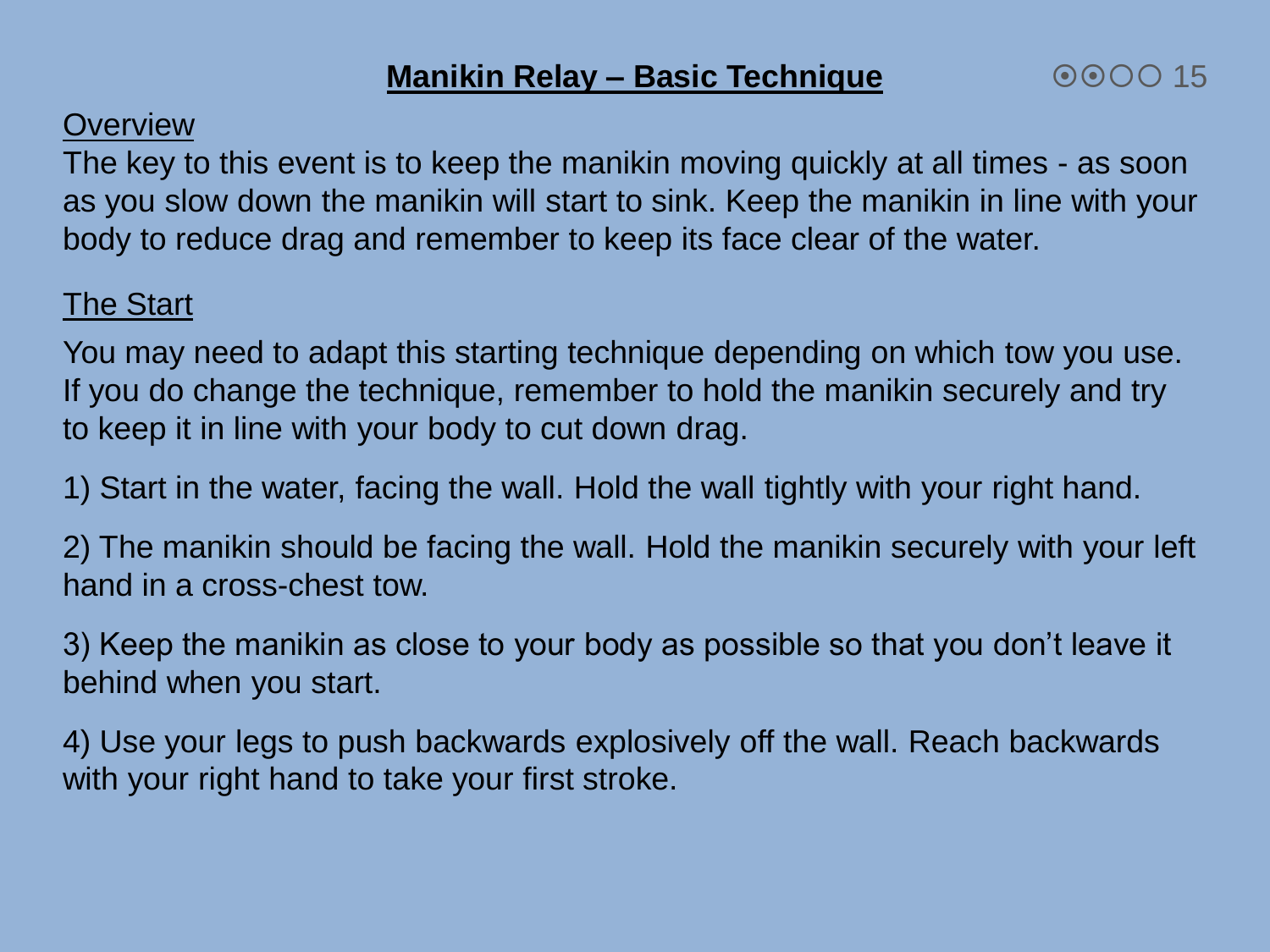## **Manikin Relay – Basic Technique**

## The Tow

There are many different ways of holding the manikin. The cross-chest tow or armpit tow are best for beginners because they are secure and allow you to keep the manikin's face clear of the water. However, these alternative grips can be faster...



# **Chin Tow**

+ Streamlined + Can use Sidestroke or Lifesaving **Backstroke** -The chin is difficult to grip - It can be hard to keep the face clear of the water

#### **Head Tow 1**

- + Streamlined
- + Can use sidestroke, LS back stroke or frontcrawl (which is fast) + Works well with fins - Needs a fast, powerful, stroke





 $000014$ 

#### **Head Tow 2**

+ Works well with fins + The manikin's face is held high out of the water

- Can feel awkward and can be very tiring - Needs a fast, powerful, stroke